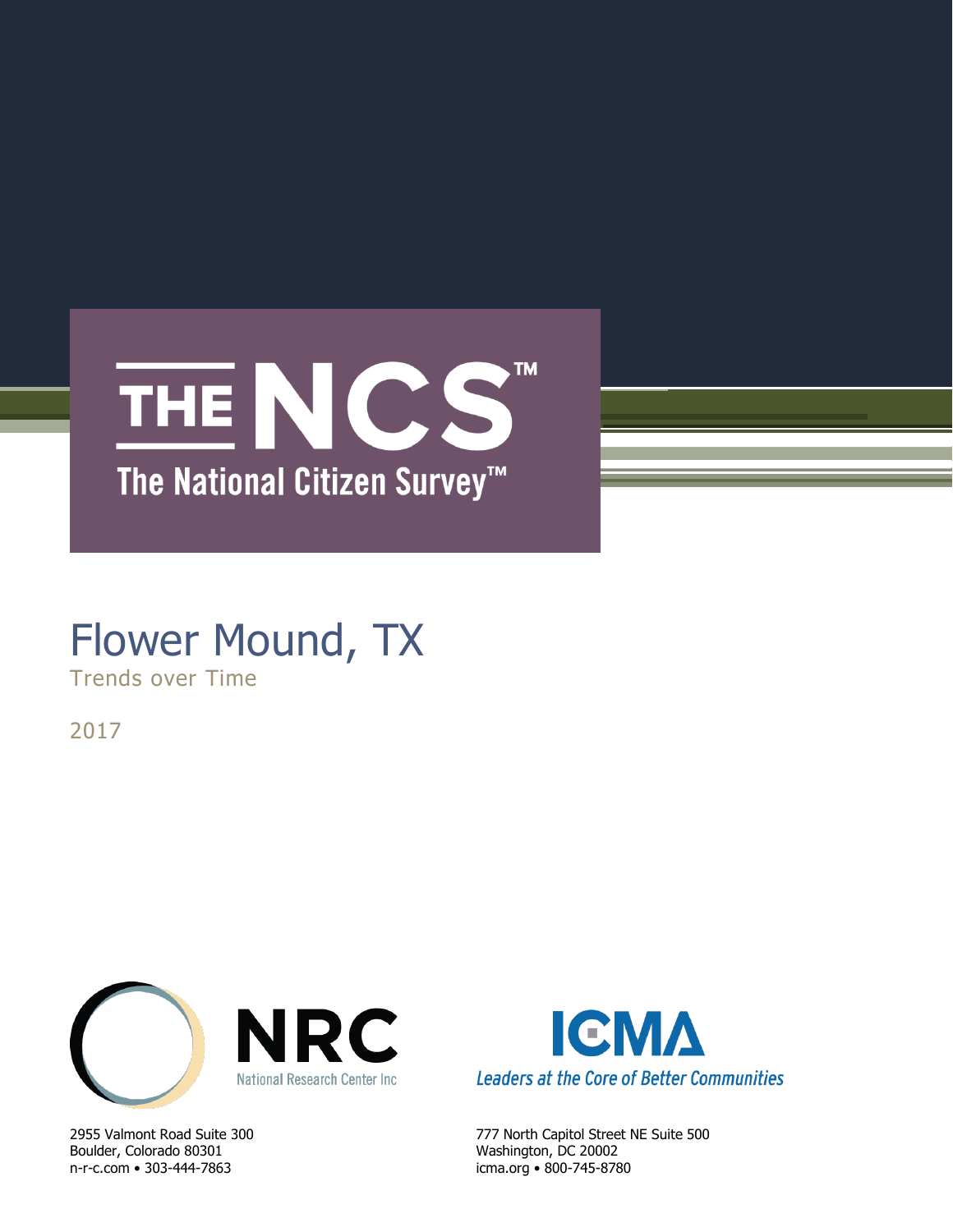# **Summary**

The National Citizen Survey™ (The NCS™) is a collaborative effort between National Research Center, Inc. (NRC) and the International City/County Management Association (ICMA). The survey and its administration are standardized to assure high quality research methods and directly comparable results across The NCS communities. The NCS captures residents' opinions within the three pillars of a community (Community Characteristics, Governance and Participation) across eight central facets of community (Safety, Mobility, Natural Environment, Built Environment, Economy, Recreation and Wellness, Education and Enrichment and Community Engagement). This report discusses trends over time, comparing the 2017 ratings for the Town of Flower Mound to its previous survey results in 2009, 2011, 2015 and 2017. Additional reports and technical appendices are available under separate cover.

Trend data for Flower Mound represent important comparison data and should be examined for improvements or declines. Deviations from stable trends over time, especially, represent opportunities for understanding how local policies, programs or public information may have affected residents' opinions.

Meaningful differences between survey years have been noted within the following tables as being "higher" or "lower" if the differences are greater than seven percentage points between the 2015 and 2017 surveys, otherwise the comparison between 2015 and 2017 are noted as being "similar." Additionally, benchmark comparisons for all survey years are presented for reference. Changes in the benchmark comparison over time can be impacted by various trends, including varying survey cycles for the individual communities that comprise the benchmarks, regional and national economic or other events, as well as emerging survey methodologies.

Overall, ratings in Flower Mound for 2017 generally remained stable. Of the124 items for which comparisons were available, 99 items were rated similarly in 2015 and 2017, 12 items showed a decrease in ratings and 13 showed an increase in ratings. Notable trends over time included the following:

- Ratings increased for three aspects and decreased for six aspects within the pillar of Community Characteristics. The aspects that were lower in 2017 were traffic flow, ease of travel by car, overall ease of travel, overall quality of new development in Flower Mound, availability of affordable quality housing and vibrancy of the downtown/commercial area. Ratings increased for recreational opportunities, availability of affordable quality food and availability of affordable quality child care/preschool.
- Within the pillar of Governance, five aspects increased and five aspects decreased from 2017 to 2015. Fewer residents gave favorable ratings to aspects of Built Environment (land use, planning and zoning and cable television) as well as Community Engagement (overall direction, government acting in the best interest of Flower Mound and being honest). Ratings increased for police, fire prevention, animal control, sewer services and recreation programs.
- Compared to 2015, fewer residents indicated they had stocked supplies for an emergency in 2017. However, more residents were optimistic that the economy will have a positive impact on income and reported they had attended a Town-sponsored event, volunteered, participated in a club and campaigned for an issue, cause or candidate in 2017.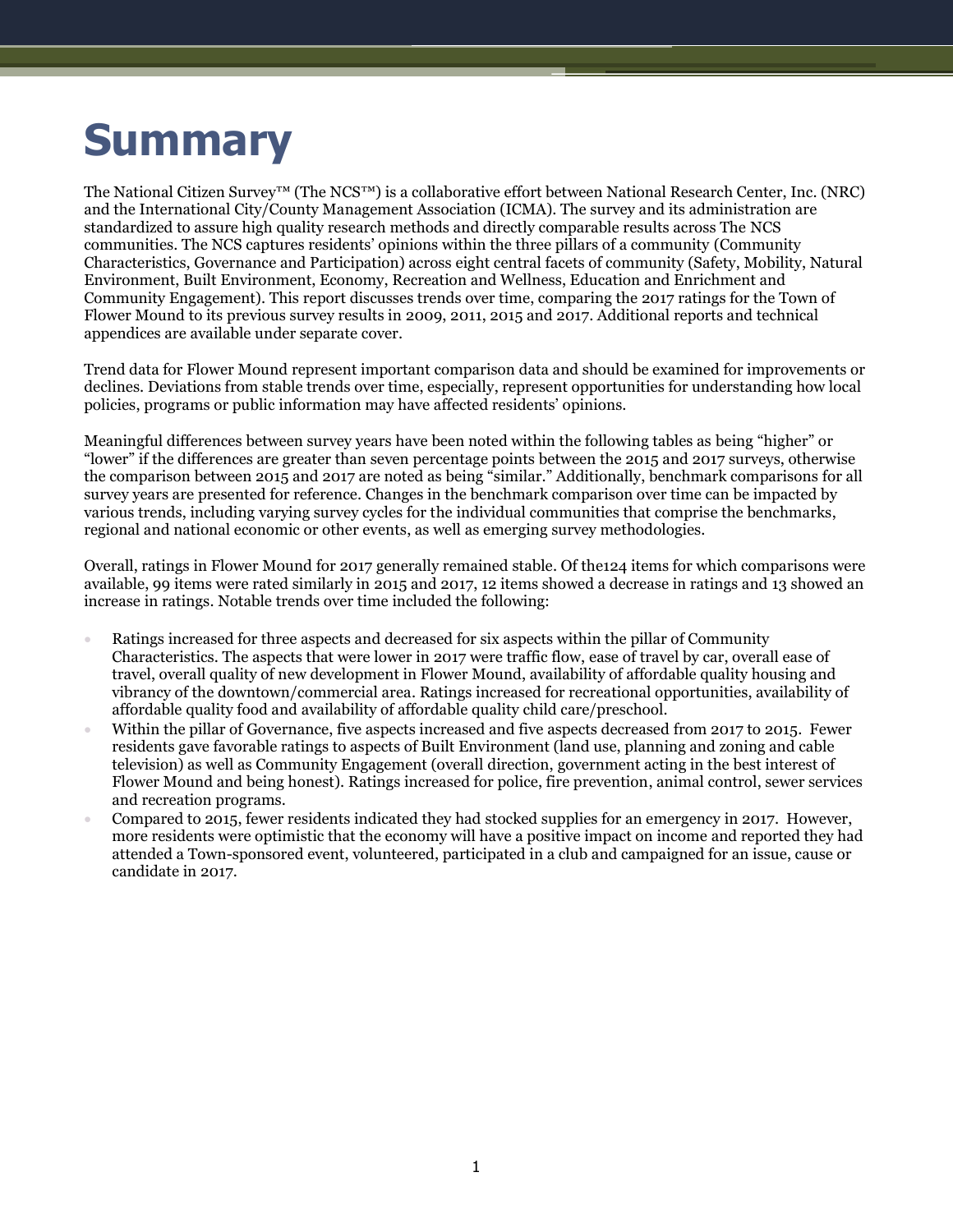## The National Citizen Survey™

#### Table 1: Community Characteristics General

|                         |      | Percent rating positively (e.g., excellent/good) |      |      |                              |             | Comparison to benchmark |         |         |  |
|-------------------------|------|--------------------------------------------------|------|------|------------------------------|-------------|-------------------------|---------|---------|--|
|                         | 2009 | 2011                                             | 2015 | 2017 | 2017 rating compared to 2015 | 2009        | 2011                    | 2015    | 2017    |  |
| Overall quality of life | 94%  | 94%                                              | 94%  | 95%  | Similar                      | Much higher | Much higher             | Higher  | Higher  |  |
| Overall image           | 92%  | 89%                                              | 92%  | 93%  | Similar                      | Much higher | Much higher             | Higher  | Higher  |  |
| Place to live           | 97%  | 96%                                              | 95%  | 96%  | Similar                      | Much higher | Much higher             | Higher  | Higher  |  |
| Neighborhood            | 93%  | 93%                                              | 92%  | 94%  | Similar                      | Much higher | Much higher             | Higher  | Higher  |  |
| Place to raise children | 96%  | 96%                                              | 97%  | 97%  | Similar                      | Much higher | Much higher             | Higher  | Higher  |  |
| Place to retire         | 63%  | 66%                                              | 74%  | 72%  | Similar                      | Much higher | Higher                  | Similar | Similar |  |
| Overall appearance      | 90%  | 90%                                              | 93%  | 93%  | Similar                      | Much higher | Much higher             | Higher  | Higher  |  |

## Table 2: Community Characteristics by Facet

|                          |                                  | Percent rating positively (e.g., excellent/good, |                     |      |      |                  |                |                |                         |                |
|--------------------------|----------------------------------|--------------------------------------------------|---------------------|------|------|------------------|----------------|----------------|-------------------------|----------------|
|                          |                                  |                                                  | very/somewhat safe) |      |      | 2017 rating      |                |                | Comparison to benchmark |                |
|                          |                                  | 2009                                             | 2011                | 2015 | 2017 | compared to 2015 | 2009           | 2011           | 2015                    | 2017           |
|                          | Overall feeling of safety        | <b>NA</b>                                        | <b>NA</b>           | 97%  | 98%  | Similar          | <b>NA</b>      | <b>NA</b>      | Higher                  | Higher         |
|                          |                                  |                                                  |                     |      |      |                  | Much           | Much           |                         |                |
|                          | Safe in neighborhood             | 97%                                              | 97%                 | 98%  | 99%  | Similar          | higher         | higher         | Similar                 | Similar        |
| Safety                   | Safe downtown/commercial area    | <b>NA</b>                                        | <b>NA</b>           | 98%  | 99%  | Similar          | <b>NA</b>      | <b>NA</b>      | Similar                 | Similar        |
|                          | Overall ease of travel           | <b>NA</b>                                        | <b>NA</b>           | 83%  | 76%  | Lower            | <b>NA</b>      | <b>NA</b>      | Similar                 | Similar        |
|                          | Paths and walking trails         | 71%                                              | 70%                 | 68%  | 73%  | Similar          | Much<br>higher | Much<br>higher | Similar                 | Similar        |
|                          | Ease of walking                  | <b>NA</b>                                        | <b>NA</b>           | 67%  | 62%  | Similar          | <b>NA</b>      | <b>NA</b>      | Similar                 | Similar        |
|                          | Travel by bicycle                | <b>NA</b>                                        | <b>NA</b>           | 46%  | 40%  | Similar          | <b>NA</b>      | <b>NA</b>      | Similar                 | Similar        |
|                          | Travel by car                    | <b>NA</b>                                        | <b>NA</b>           | 75%  | 64%  | Lower            | <b>NA</b>      | <b>NA</b>      | Similar                 | Similar        |
| Mobility                 | <b>Traffic flow</b>              | 30%                                              | 49%                 | 70%  | 44%  | Lower            | Much<br>lower  | Similar        | Higher                  | Similar        |
|                          | Overall natural environment      | 77%                                              | 78%                 | 83%  | 77%  | Similar          | Higher         | Higher         | Similar                 | Similar        |
| Natural                  | <b>Cleanliness</b>               | <b>NA</b>                                        | <b>NA</b>           | 91%  | 95%  | Similar          | <b>NA</b>      | <b>NA</b>      | Higher                  | Higher         |
| Environment              | Air quality                      | <b>NA</b>                                        | <b>NA</b>           | 85%  | 86%  | Similar          | <b>NA</b>      | <b>NA</b>      | Similar                 | Similar        |
|                          | Overall built environment        | <b>NA</b>                                        | <b>NA</b>           | 77%  | 73%  | Similar          | <b>NA</b>      | <b>NA</b>      | Higher                  | Similar        |
|                          | New development in Flower Mound  | 78%                                              | 74%                 | 75%  | 66%  | Lower            | Much<br>higher | Much<br>higher | Higher                  | Similar        |
|                          | Affordable quality housing       | <b>NA</b>                                        | <b>NA</b>           | 65%  | 56%  | Lower            | <b>NA</b>      | <b>NA</b>      | Higher                  | Similar        |
|                          | Housing options                  | <b>NA</b>                                        | <b>NA</b>           | 73%  | 67%  | Similar          | <b>NA</b>      | <b>NA</b>      | Similar                 | Similar        |
| <b>Built Environment</b> | Public places                    | <b>NA</b>                                        | <b>NA</b>           | 74%  | 75%  | Similar          | <b>NA</b>      | <b>NA</b>      | Similar                 | Similar        |
|                          | Overall economic health          | <b>NA</b>                                        | <b>NA</b>           | 90%  | 91%  | Similar          | <b>NA</b>      | <b>NA</b>      | Much<br>higher          | Much<br>higher |
|                          | Vibrant downtown/commercial area | <b>NA</b>                                        | <b>NA</b>           | 65%  | 45%  | Lower            | <b>NA</b>      | <b>NA</b>      | Higher                  | Similar        |
| Economy                  | <b>Business and services</b>     | 67%                                              | 69%                 | 77%  | 78%  | Similar          | Much<br>higher | Much<br>higher | Similar                 | Similar        |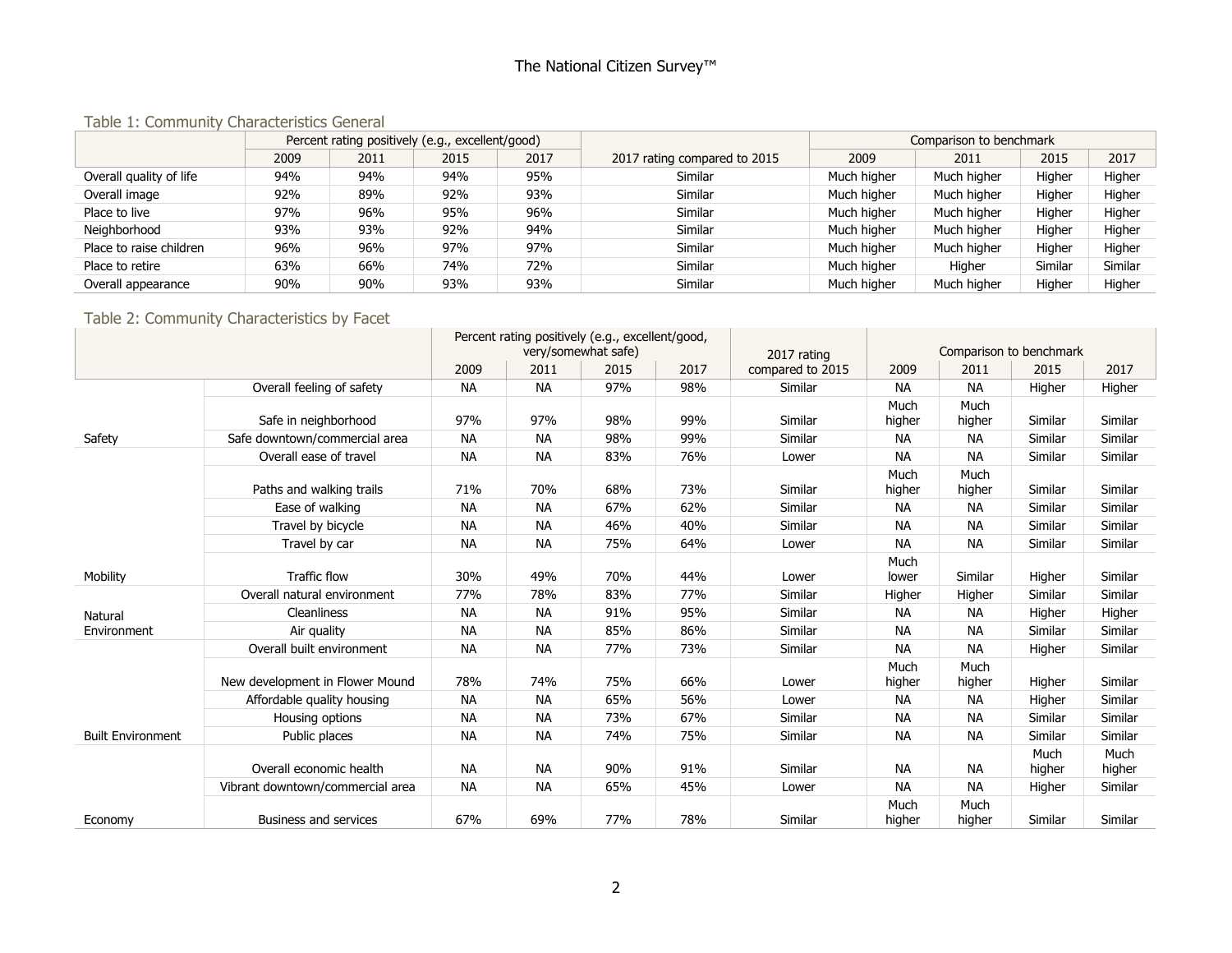|                             |                                                      |           |           | Percent rating positively (e.g., excellent/good,<br>very/somewhat safe) |      | 2017 rating      |                | Comparison to benchmark                                                                                                                                                                                                                                                |                |                |
|-----------------------------|------------------------------------------------------|-----------|-----------|-------------------------------------------------------------------------|------|------------------|----------------|------------------------------------------------------------------------------------------------------------------------------------------------------------------------------------------------------------------------------------------------------------------------|----------------|----------------|
|                             |                                                      | 2009      | 2011      | 2015                                                                    | 2017 | compared to 2015 | 2009           | 2011<br><b>NA</b><br>Higher<br>Lower<br><b>NA</b><br>Higher<br><b>NA</b><br><b>NA</b><br><b>NA</b><br><b>NA</b><br><b>NA</b><br>Similar<br><b>NA</b><br>Much<br>lower<br><b>NA</b><br><b>NA</b><br>Much<br>lower<br><b>NA</b><br><b>NA</b><br>Similar<br>Much<br>lower | 2015           | 2017           |
|                             | Cost of living                                       | <b>NA</b> | <b>NA</b> | 63%                                                                     | 63%  | Similar          | <b>NA</b>      |                                                                                                                                                                                                                                                                        | Higher         | Higher         |
|                             | Shopping opportunities                               | 59%       | 56%       | 68%                                                                     | 70%  | Similar          | Much<br>higher |                                                                                                                                                                                                                                                                        | Higher         | Similar        |
|                             | <b>Employment opportunities</b>                      | 21%       | 27%       | 37%                                                                     | 40%  | Similar          | Much<br>lower  |                                                                                                                                                                                                                                                                        | Similar        | Similar        |
|                             | Place to visit                                       | <b>NA</b> | <b>NA</b> | 60%                                                                     | 56%  | Similar          | <b>NA</b>      |                                                                                                                                                                                                                                                                        | Similar        | Similar        |
|                             | Place to work                                        | 62%       | 58%       | 62%                                                                     | 61%  | Similar          | Much<br>higher |                                                                                                                                                                                                                                                                        | Similar        | Similar        |
|                             | Health and wellness                                  | <b>NA</b> | <b>NA</b> | 88%                                                                     | 91%  | Similar          | <b>NA</b>      |                                                                                                                                                                                                                                                                        | Higher         | Higher         |
|                             | Mental health care                                   | <b>NA</b> | <b>NA</b> | 72%                                                                     | 71%  | Similar          | <b>NA</b>      |                                                                                                                                                                                                                                                                        | Higher         | Higher         |
|                             | Preventive health services                           | <b>NA</b> | <b>NA</b> | 85%                                                                     | 89%  | Similar          | <b>NA</b>      |                                                                                                                                                                                                                                                                        | Higher         | Higher         |
|                             | Health care                                          | <b>NA</b> | <b>NA</b> | 83%                                                                     | 88%  | Similar          | <b>NA</b>      |                                                                                                                                                                                                                                                                        | Much<br>higher | Higher         |
|                             | Food                                                 | <b>NA</b> | <b>NA</b> | 79%                                                                     | 87%  | Higher           | <b>NA</b>      |                                                                                                                                                                                                                                                                        | Higher         | Higher         |
| Recreation and              | Recreational opportunities                           | 66%       | 62%       | 75%                                                                     | 83%  | Higher           | Higher         |                                                                                                                                                                                                                                                                        | Similar        | Similar        |
| Wellness                    | Fitness opportunities                                | <b>NA</b> | <b>NA</b> | 85%                                                                     | 85%  | Similar          | <b>NA</b>      |                                                                                                                                                                                                                                                                        | Higher         | Higher         |
|                             | Cultural/arts/music activities                       | 32%       | 31%       | 39%                                                                     | 40%  | Similar          | Much<br>lower  |                                                                                                                                                                                                                                                                        | Lower          | Lower          |
|                             | Adult education                                      | <b>NA</b> | <b>NA</b> | 55%                                                                     | 58%  | Similar          | <b>NA</b>      |                                                                                                                                                                                                                                                                        | Similar        | Similar        |
| Education and<br>Enrichment | Child care/preschool                                 | <b>NA</b> | <b>NA</b> | 77%                                                                     | 85%  | Higher           | <b>NA</b>      |                                                                                                                                                                                                                                                                        | Much<br>higher | Much<br>higher |
|                             | Social events and activities                         | 56%       | 53%       | 59%                                                                     | 61%  | Similar          | Similar        |                                                                                                                                                                                                                                                                        | Similar        | Similar        |
|                             | <b>Neighborliness</b>                                | <b>NA</b> | <b>NA</b> | 72%                                                                     | 73%  | Similar          | <b>NA</b>      |                                                                                                                                                                                                                                                                        | Similar        | Similar        |
|                             | Openness and acceptance                              | <b>NA</b> | <b>NA</b> | 69%                                                                     | 68%  | Similar          | <b>NA</b>      |                                                                                                                                                                                                                                                                        | Similar        | Similar        |
|                             | Opportunities to participate in<br>community matters | 62%       | 64%       | 64%                                                                     | 68%  | Similar          | Similar        |                                                                                                                                                                                                                                                                        | Similar        | Similar        |
| Community<br>Engagement     | Opportunities to volunteer                           | 63%       | 64%       | 64%                                                                     | 71%  | Similar          | Much<br>lower  |                                                                                                                                                                                                                                                                        | Similar        | Similar        |

#### Table 3: Governance General

|                                   | Percent rating positively (e.g., excellent/good) |           |      |      |                              |             | Comparison to benchmark |         |         |
|-----------------------------------|--------------------------------------------------|-----------|------|------|------------------------------|-------------|-------------------------|---------|---------|
|                                   | 2009                                             | 2011      | 2015 | 2017 | 2017 rating compared to 2015 | 2009        | 2011                    | 2015    | 2017    |
| Services provided by Flower Mound | 90%                                              | 88%       | 85%  | 88%  | Similar                      | Much higher | Much higher             | Similar | Higher  |
| Customer service                  | 87%                                              | 86%       | 81%  | 87%  | Similar                      | Much higher | Much higher             | Similar | Higher  |
| Value of services for taxes paid  | 71%                                              | 77%       | 69%  | 67%  | Similar                      | Much higher | Much higher             | Similar | Similar |
| Overall direction                 | 71%                                              | 68%       | 71%  | 59%  | Lower                        | Much higher | Much higher             | Similar | Similar |
| Welcoming citizen involvement     | 65%                                              | 68%       | 63%  | 58%  | Similar                      | Much higher | Much higher             | Similar | Similar |
| Confidence in Town government     | <b>NA</b>                                        | <b>NA</b> | 64%  | 59%  | Similar                      | <b>NA</b>   | ΝA                      | Similar | Similar |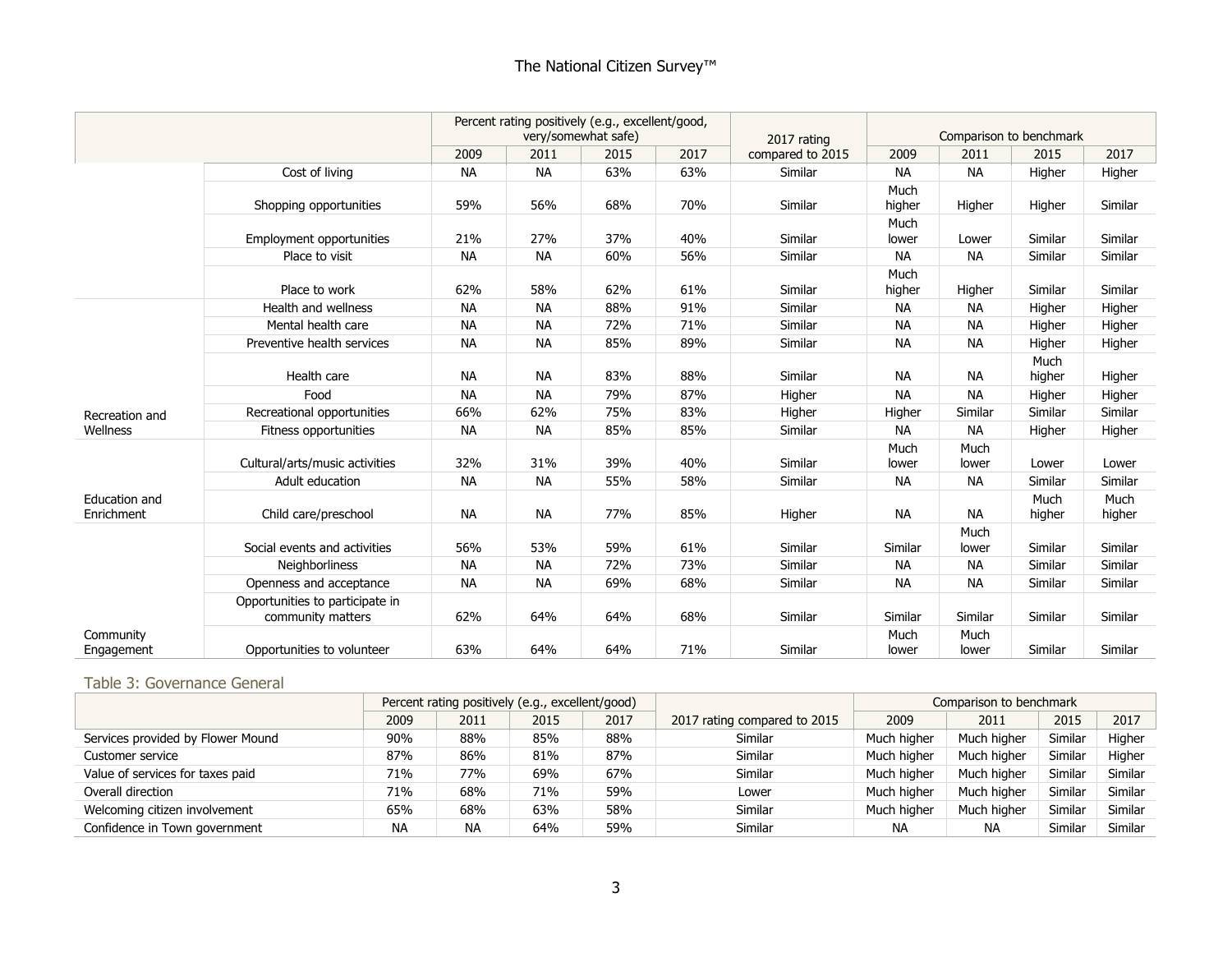## The National Citizen Survey<sup>™</sup>

|                                             |           | Percent rating positively (e.g., excellent/good) |      |      |                              | Comparison to benchmark |           |         |         |
|---------------------------------------------|-----------|--------------------------------------------------|------|------|------------------------------|-------------------------|-----------|---------|---------|
|                                             | 2009      | 2011                                             | 2015 | 2017 | 2017 rating compared to 2015 | 2009                    | 2011      | 2015    | 2017    |
| Acting in the best interest of Flower Mound | <b>NA</b> | <b>NA</b>                                        | 68%  | 57%  | Lower                        | ΝA                      | <b>NA</b> | Similaı | Similar |
| Being honest                                | <b>NA</b> | <b>NA</b>                                        | 67%  | 58%  | Lower                        | <b>NA</b>               | <b>NA</b> | Similar | Similar |
| Treating all residents fairly               | <b>NA</b> | <b>NA</b>                                        | 65%  | 64%  | <b>Similar</b>               | <b>NA</b>               | <b>NA</b> | Similar | Similar |
| Services provided by the Federal Government | <b>NA</b> | <b>NA</b>                                        | 34%  | 40%  | <b>Similar</b>               | NA                      | <b>NA</b> | Similar | Similar |

#### Table 4: Governance by Facet

|                          |                            |           |           | Percent rating positively (e.g.,<br>excellent/good) |      | 2017 rating compared to |                | Comparison to benchmark |         |                |
|--------------------------|----------------------------|-----------|-----------|-----------------------------------------------------|------|-------------------------|----------------|-------------------------|---------|----------------|
|                          |                            | 2009      | 2011      | 2015                                                | 2017 | 2015                    | 2009           | 2011                    | 2015    | 2017           |
|                          | Police                     | 87%       | 89%       | 87%                                                 | 94%  | Higher                  | Much<br>higher | Much<br>higher          | Similar | Higher         |
|                          | Fire                       | 97%       | 98%       | 97%                                                 | 99%  | Similar                 | Much<br>higher | Much<br>higher          | Similar | Higher         |
|                          | Ambulance/EMS              | 95%       | 97%       | 96%                                                 | 98%  | Similar                 | Much<br>higher | Much<br>higher          | Similar | Higher         |
|                          | Crime prevention           | <b>NA</b> | <b>NA</b> | 87%                                                 | 94%  | Similar                 | <b>NA</b>      | <b>NA</b>               | Higher  | Much<br>higher |
|                          | Fire prevention            | <b>NA</b> | <b>NA</b> | 85%                                                 | 93%  | Higher                  | <b>NA</b>      | <b>NA</b>               | Similar | Higher         |
|                          | Animal control             | 82%       | 80%       | 79%                                                 | 90%  | Higher                  | Much<br>higher | Much<br>higher          | Higher  | Higher         |
| Safety                   | Emergency preparedness     | 77%       | 75%       | 66%                                                 | 71%  | Similar                 | Much<br>higher | Much<br>higher          | Similar | Similar        |
|                          | Street repair              | 51%       | 60%       | 68%                                                 | 64%  | Similar                 | Much<br>higher | Much<br>higher          | Higher  | Higher         |
|                          | Street cleaning            | <b>NA</b> | <b>NA</b> | 74%                                                 | 76%  | Similar                 | <b>NA</b>      | <b>NA</b>               | Similar | Higher         |
|                          | Street lighting            | 55%       | 59%       | 68%                                                 | 65%  | Similar                 | Lower          | Similar                 | Similar | Similar        |
|                          | Sidewalk maintenance       | <b>NA</b> | <b>NA</b> | 59%                                                 | 57%  | Similar                 | ΝA             | NA                      | Similar | Similar        |
| Mobility                 | Traffic signal timing      | <b>NA</b> | <b>NA</b> | 56%                                                 | 58%  | Similar                 | <b>NA</b>      | <b>NA</b>               | Similar | Similar        |
|                          | Garbage collection         | 80%       | 93%       | 87%                                                 | 92%  | Similar                 | Similar        | Much<br>higher          | Similar | Similar        |
|                          | Recycling                  | 81%       | 91%       | 87%                                                 | 91%  | Similar                 | Much<br>higher | Much<br>higher          | Higher  | Higher         |
|                          | Yard waste pick-up         | <b>NA</b> | <b>NA</b> | 86%                                                 | 91%  | Similar                 | ΝA             | <b>NA</b>               | Higher  | Higher         |
|                          | Drinking water             | 82%       | 83%       | 86%                                                 | 88%  | Similar                 | Much<br>higher | Much<br>higher          | Higher  | Higher         |
|                          | Natural areas preservation | 53%       | 57%       | 61%                                                 | 60%  | Similar                 | Similar        | Similar                 | Similar | Similar        |
| Natural Environment      | Open space                 | <b>NA</b> | <b>NA</b> | 59%                                                 | 56%  | Similar                 | <b>NA</b>      | <b>NA</b>               | Similar | Similar        |
|                          | Storm drainage             | <b>NA</b> | <b>NA</b> | 82%                                                 | 81%  | Similar                 | <b>NA</b>      | <b>NA</b>               | Higher  | Higher         |
|                          | Sewer services             | <b>NA</b> | <b>NA</b> | 86%                                                 | 94%  | Higher                  | <b>NA</b>      | <b>NA</b>               | Similar | Higher         |
| <b>Built Environment</b> | Utility billing            | <b>NA</b> | <b>NA</b> | 76%                                                 | 81%  | Similar                 | <b>NA</b>      | <b>NA</b>               | Similar | Similar        |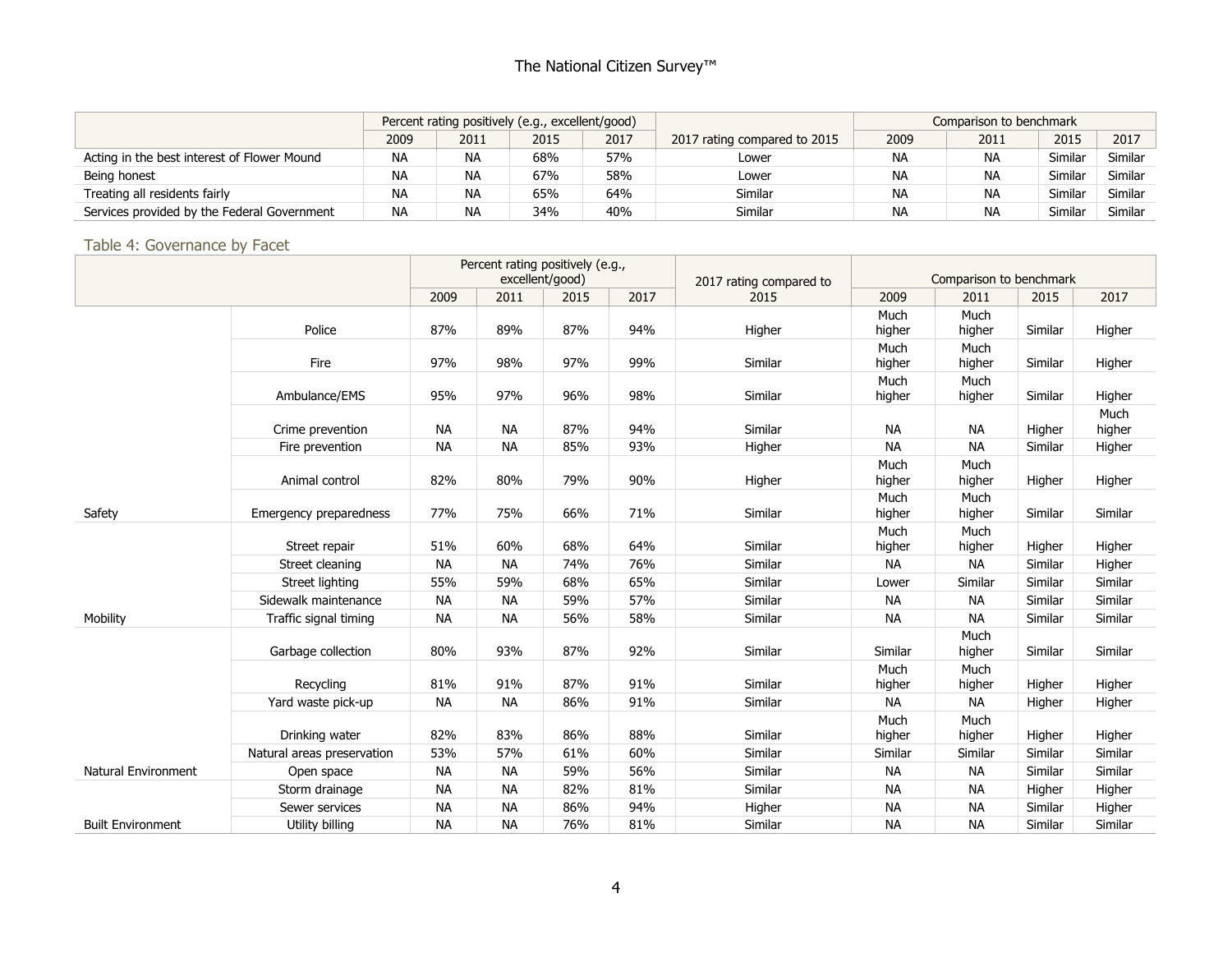## The National Citizen Survey<sup>™</sup>

|                                |                                  | Percent rating positively (e.g.,<br>excellent/good) |           |      | 2017 rating compared to | Comparison to benchmark |                |                |         |         |
|--------------------------------|----------------------------------|-----------------------------------------------------|-----------|------|-------------------------|-------------------------|----------------|----------------|---------|---------|
|                                |                                  | 2009                                                | 2011      | 2015 | 2017                    | 2015                    | 2009           | 2011           | 2015    | 2017    |
|                                | Land use, planning and<br>zoning | 55%                                                 | 53%       | 64%  | 51%                     | Lower                   | Much<br>higher | Much<br>higher | Similar | Similar |
|                                | Code enforcement                 | 64%                                                 | 62%       | 70%  | 74%                     | Similar                 | Much<br>higher | Much<br>higher | Higher  | Higher  |
|                                | Cable television                 | <b>NA</b>                                           | <b>NA</b> | 73%  | 58%                     | Lower                   | <b>NA</b>      | <b>NA</b>      | Higher  | Similar |
| Economy                        | Economic development             | 57%                                                 | 53%       | 75%  | 72%                     | Similar                 | Much<br>higher | Much<br>higher | Higher  | Higher  |
|                                | Town parks                       | 86%                                                 | 84%       | 88%  | 90%                     | Similar                 | Much<br>higher | Higher         | Similar | Higher  |
|                                | Recreation programs              | 79%                                                 | 78%       | 75%  | 84%                     | Higher                  | Much<br>higher | Higher         | Similar | Higher  |
|                                | <b>Recreation centers</b>        | 84%                                                 | 89%       | 82%  | 85%                     | Similar                 | Much<br>higher | Much<br>higher | Similar | Higher  |
| <b>Recreation and Wellness</b> | Health services                  | <b>NA</b>                                           | <b>NA</b> | 88%  | 90%                     | Similar                 | NA             | <b>NA</b>      | Higher  | Higher  |
| Education and                  | Special events                   | <b>NA</b>                                           | <b>NA</b> | 67%  | 68%                     | Similar                 | <b>NA</b>      | <b>NA</b>      | Similar | Similar |
| Enrichment                     | <b>Public libraries</b>          | 85%                                                 | 85%       | 87%  | 92%                     | Similar                 | Similar        | Similar        | Similar | Similar |
| Community Engagement           | Public information               | 76%                                                 | 77%       | 74%  | 81%                     | Similar                 | Much<br>higher | Much<br>higher | Similar | Similar |

#### Table 5: Participation General

|                                     |      | Percent rating positively (e.g., always/sometimes, more than once a<br>month, yes) |      |      | 2017 rating compared to | Comparison to benchmark |                |         |         |
|-------------------------------------|------|------------------------------------------------------------------------------------|------|------|-------------------------|-------------------------|----------------|---------|---------|
|                                     | 2009 | 2011                                                                               | 2015 | 2017 | 2015                    | 2009                    | 2011           | 2015    | 2017    |
| Sense of community                  | 81%  | 77%                                                                                | 75%  | 76%  | Similar                 | Much<br>higher          | Much<br>higher | Similar | Higher  |
| Recommend Flower Mound              | 94%  | 94%                                                                                | 95%  | 95%  | <b>Similar</b>          | Much<br>higher          | Much<br>higher | Similar | Similar |
| Remain in Flower Mound              | 90%  | 90%                                                                                | 90%  | 88%  | <b>Similar</b>          | Much<br>higher          | Much<br>higher | Similar | Similar |
| Contacted Flower Mound<br>employees | 64%  | 54%                                                                                | 52%  | 51%  | Similar                 | Much<br>higher          | Similar        | Similar | Similar |

#### Table 6: Participation by Facet

|        |                               |           | Percent rating positively (e.g., always/sometimes, more |     |     |         |           |                         |         |         |
|--------|-------------------------------|-----------|---------------------------------------------------------|-----|-----|---------|-----------|-------------------------|---------|---------|
|        |                               |           | than once a month, yes)                                 |     |     |         |           | Comparison to benchmark |         |         |
|        |                               | 2009      | 2017<br>2011<br>2015<br>compared to 2015                |     |     |         | 2009      | 2011                    | 2015    | 2017    |
|        | Stocked supplies for an       |           |                                                         |     |     |         |           |                         |         |         |
|        | emergency                     | <b>NA</b> | <b>NA</b>                                               | 34% | 25% | Lower   | <b>NA</b> | <b>NA</b>               | Similar | Lower   |
|        | Did NOT report a crime        | <b>NA</b> | <b>NA</b>                                               | 85% | 87% | Similar | ΝA        | <b>NA</b>               | Similar | Higher  |
| Safety | Was NOT the victim of a crime | <b>NA</b> | NА                                                      | 94% | 94% | Similar | ΝA        | <b>NA</b>               | Similar | Similar |